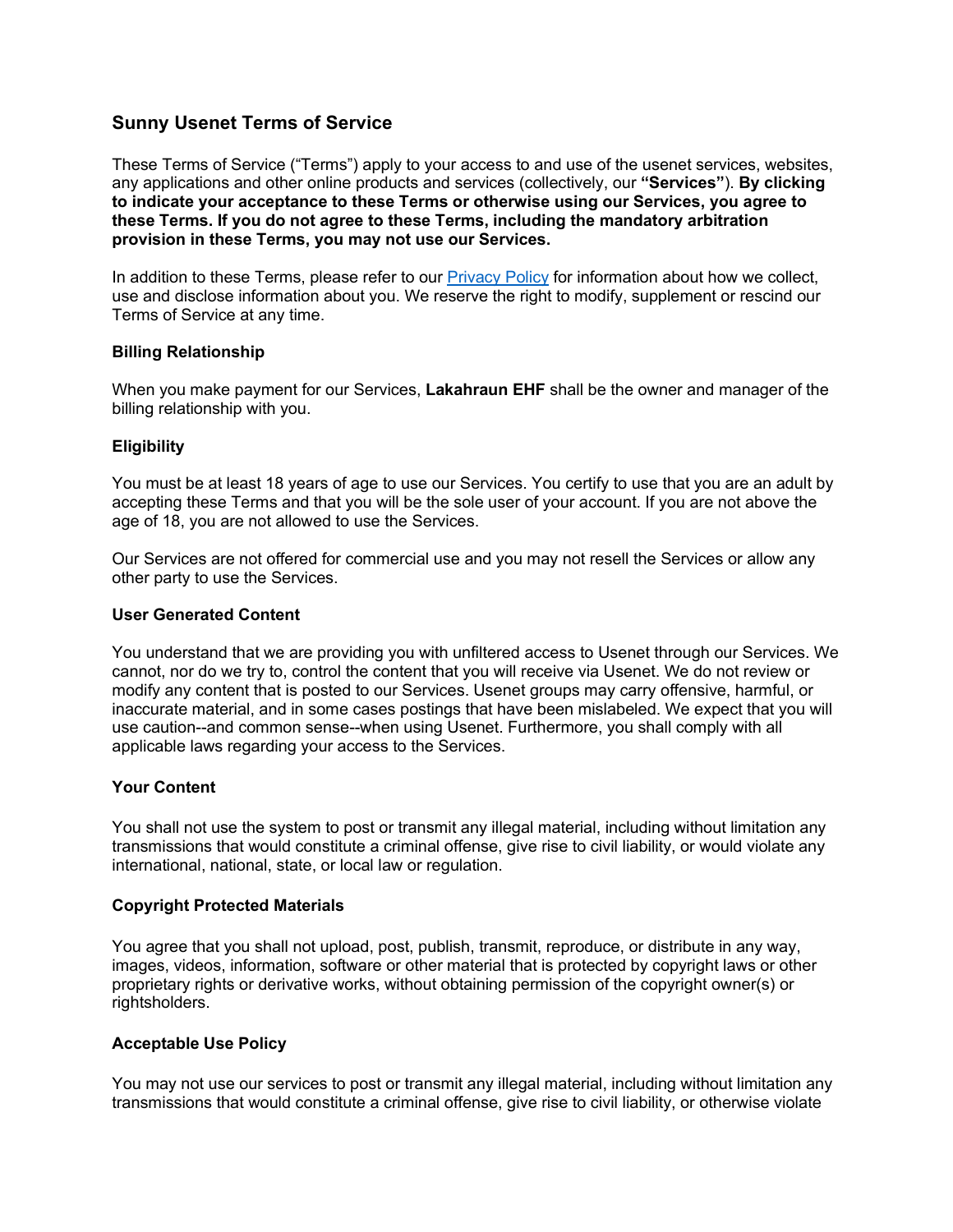any local, state, national or international law or regulation. In particular, the following is a representative, non-exhaustive list of acts that are prohibited:

- a. violating intellectual property laws
- b. anything involving child endangerment
- c. spam
- d. the posting of chain letters or pyramid schemes;
- e. acts which involve deceptive online marketing practices or fraud;
- f. acts which may materially affect the quality of another users' experience;
- g. unauthorized use (or attempted unauthorized use) or sabotage of any computers, machines or networks;
- h. introducing malicious programs into our network or servers (e.g. viruses, worms, trojan horses, etc.);
- i. engaging in any monitoring or interception of data not intended for you without authorization;
- j. attempting to circumvent authentication or security of any host, network, or account ("cracking") without authorization;
- k. using any program/script/command, or sending messages of any kind, designed to interfere with a third-party customer terminal session, via any means, locally or via the internet;
- l. "phishing," that is, simulating communications from a website or service of another entity in order to collect identity information, authentication credentials, or other information from the legitimate users of that entity's service;
- m. "pharming," that is, using malware, dns cache poisoning or other means to redirect a user to a website or other service that simulates a service offered by a legitimate entity in order to collect identity information, authentication credentials, or other information from the legitimate users of that entity's service;
- n. transmitting or receiving, uploading, using or reusing material, which is abusive, indecent, defamatory, obscene or menacing, or a breach of confidence, privacy or similar third-party rights;
- o. furnishing false or incorrect personal information when creating an account;
- p. advertising, transmitting or otherwise making available any software, program, product or service that is designed to violate this policy;
- q. falsifying header information or user identification information.

Please direct all general abuse complaints to [abuse@sunnyusenet.com.](mailto:abuse@sunnyusenet.com)

For Copyright Complaints, please see our [copyright](https://www.sunnyusenet.com/en/copyright-infringement-policy) policy.

# **Limited License**

Our Services, including the trademarks, trade names, service marks, and logos contained therein, are owned by or licensed to Sunny Usenet and are protected and its reproduction without our consent is expressly forbidden. We hereby grant a limited, nonexclusive, nontransferable, nonsublicensable, revocable license to use our Services for your own personal use; however, such license is subject to these Terms and does not include any right to (a) sell or resell any aspect of our Services to any third party; (b) copy, reproduce, distribute or publicly display the Services; (c) modify the Services, remove any proprietary rights notices or markings, or otherwise make any derivative uses of our Services; or (d) use our Services other than for their intended purposes. Any use of our Services other than as specifically authorized herein, without our prior written permission, is strictly prohibited and will terminate the license granted herein.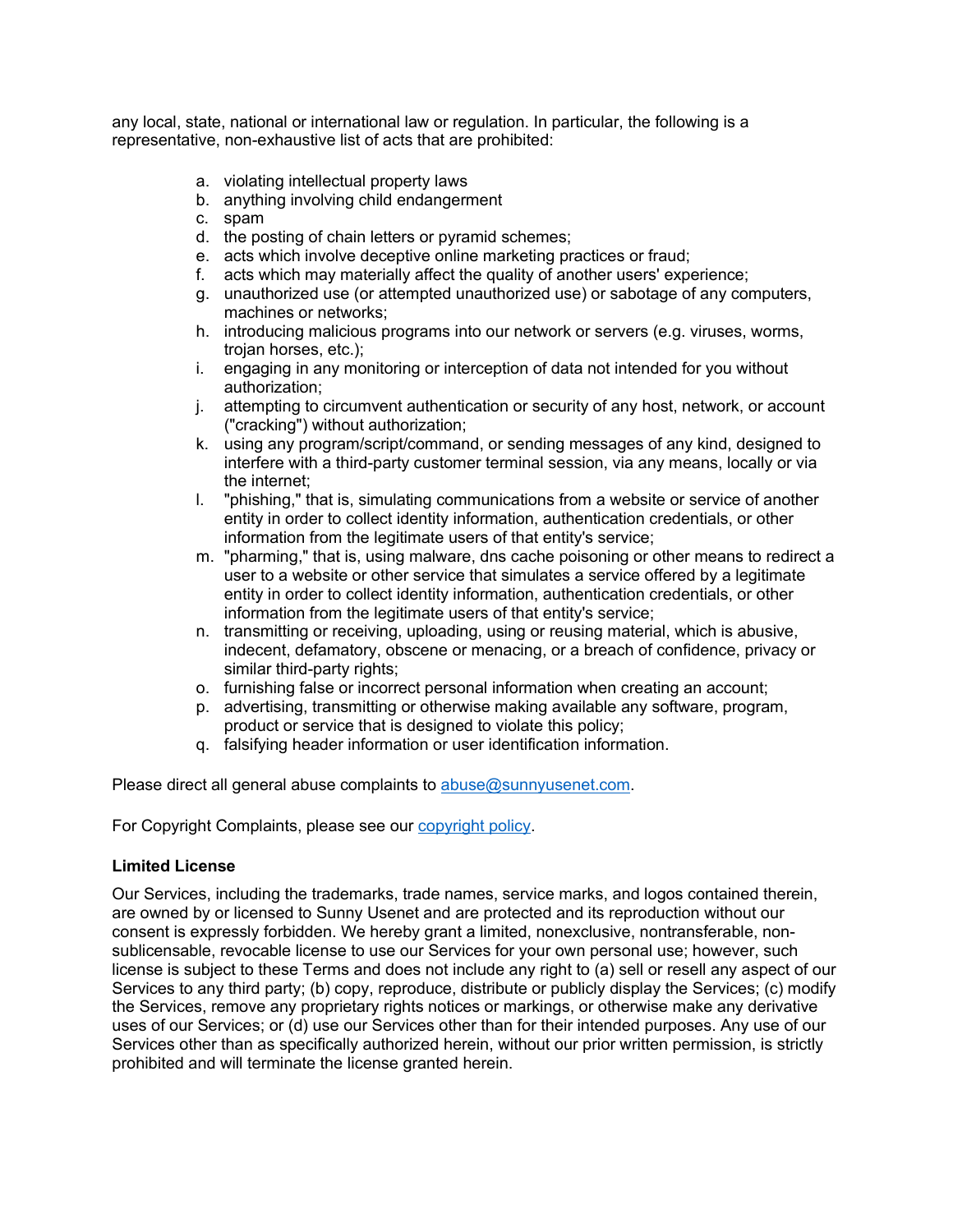### **Disclaimers**

We do not control, endorse or take responsibility for any User Content or Third-Party Content available on or linked to by our Services. Your use of our Services is at your sole risk. Our Services are provided "as is" and "as available" without warranties of any kind, either express or implied, including, but not limited to, implied warranties of merchantability, fitness for a particular purpose, title, and non-infringement. In addition, we do not represent or warrant that our Services are accurate, complete, reliable, current or error-free. You assume the entire risk as to the quality and performance of the Services.

### **Indemnity**

To the fullest extent permitted by applicable law, you will indemnify, defend, and hold harmless Sunny Usenet, our subsidiaries and affiliates, and each of our respective officers, directors, agents, partners and employees (individually and collectively, the **"Sunny Usenet Parties"**) from and against any loss, liability, claim, demand, damages, expenses or costs **("Claims")** arising out of or related to (a) your access to or use of our Services; (b) your violation of these Terms; (d) your violation, misappropriation or infringement of any rights of another (including intellectual property rights or privacy rights); or (e) your conduct in connection with our Services. You agree to promptly notify Sunny Usenet Parties of any third party Claims, cooperate with Sunny Usenet Parties in defending such Claims and pay all fees, costs and expenses associated with defending such Claims (including, but not limited to, attorneys' fees). You also agree that the Sunny Usenet Parties will have control of the defense or settlement of any third party Claims. This indemnity is in addition to, and not in lieu of, any other indemnities set forth in a written agreement between you and us or the other Sunny Usenet Parties.

# **Limitation of liability**

(a) We will not be liable to you under any theory of liability—whether based in contract, tort, negligence, warranty, or otherwise—for any indirect, consequential, incidental, special damages or lost profits arising out of or in any way related to these Terms or our Services, even if we or the other Sunny Usenet Parties have been advised of the possibility of such damages.

(b) The total liability of Sunny Usenet Parties, for any claim arising out of or relating to these Terms or our Services, regardless of the form of the action, is limited to the greater of \$100 or the amounts paid by you to us via the Services in the 6 months prior to the claim.

#### **Release**

To the fullest extent permitted by applicable law, you release Sunny Usenet Parties from responsibility, liability, claims, demands, and/or damages (actual and consequential) of every kind and nature, known and unknown (including, but not limited to, claims of negligence), arising out of or related to disputes between users and the acts or omissions of third parties.

# **Transfer and Processing Data**

By accessing or using our Services, you consent to the processing, transfer and storage of information about you in Iceland and other countries, where you may not have the same rights and protections as you do under local law.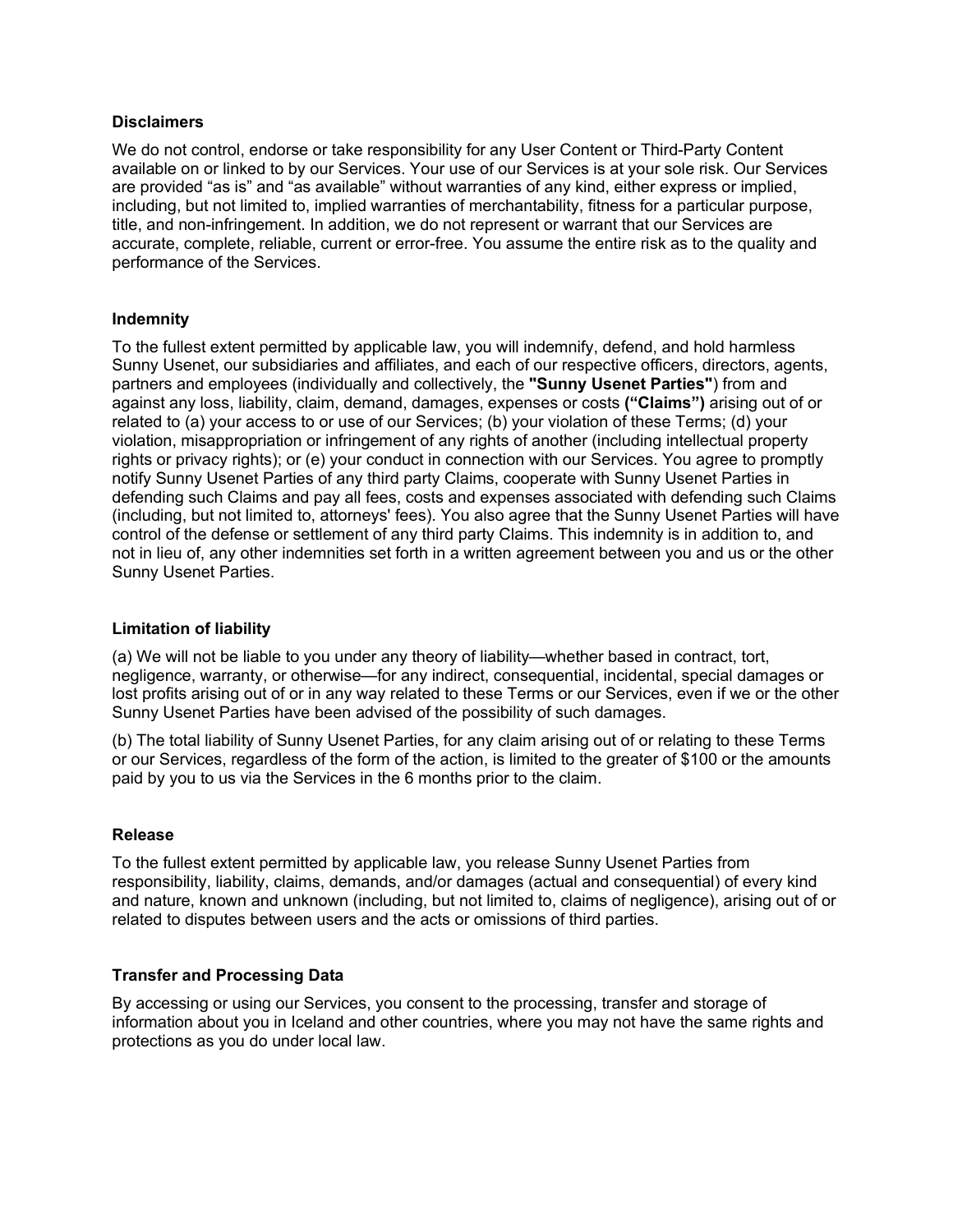# **Dispute Resolution; Binding Arbitration**

### **Please read the following section carefully because it requires you to arbitrate certain disputes and claims with us and limits the manner in which you can seek relief from us.**

**(a)** You and Sunny Usenet waive your rights to a jury trial and to have any dispute arising out of or related to these Terms or our Services resolved in court. Instead, all disputes arising out of or relating to these Terms or our Services will be resolved through confidential binding arbitration held in Orange County, Florida in accordance with the Streamlined Arbitration Rules and Procedures (**"Rules"**) of the Judicial Arbitration and Mediation Services (**"JAMS"**), which are available on the [JAMS website and hereby incorporated by reference.](https://www.jamsadr.com/) You either acknowledge and agree that you have read and understand the rules of JAMS or waive your opportunity to read the rules of JAMS and any claim that the rules of JAMS are unfair or should not apply for any reason.

### **(b) You and Sunny Usenet agree that any dispute arising out of or related to these Terms or our Services is personal to you and Sunny Usenet and that any dispute will be resolved solely through individual arbitration and will not be brought as a class arbitration, class action or any other type of representative proceeding.**

**(c)** You and Sunny Usenet agree that these Terms affect interstate commerce and that the enforceability of this Section 20 will be substantively and procedurally governed by the Federal Arbitration Act, 9 U.S.C. § 1, et seq. (the "FAA"), to the maximum extent permitted by applicable law. As limited by the FAA, these Terms and the JAMS Rules, the arbitrator will have exclusive authority to make all procedural and substantive decisions regarding any dispute and to grant any remedy that would otherwise be available in court; provided, however, that the arbitrator does not have the authority to conduct a class arbitration or a representative action, which is prohibited by these Terms. The arbitrator may only conduct an individual arbitration and may not consolidate more than one individual's claims, preside over any type of class or representative proceeding or preside over any proceeding involving more than one individual. You and Sunny Usenet agree that for any arbitration you initiate, the party filing the claim will pay the filing fee and the parties will split the remaining JAMS fees and costs. You and Sunny Usenet agree that the state or federal courts of the State of Florida and the United States sitting in Orange County, Florida have exclusive jurisdiction over any appeals and the enforcement of an arbitration award.

**(d)** ANY CLAIM ARISING OUT OF OR RELATED TO THESE TERMS OR OUR SERVICES MUST BE FILED WITHIN ONE YEAR AFTER SUCH CLAIM AROSE; OTHERWISE, THE CLAIM IS PERMANENTLY BARRED, WHICH MEANS THAT YOU AND SUNNY USENET WILL NOT HAVE THE RIGHT TO ASSERT THE CLAIM.

# **Governing Law and Venue**

**These Terms and your access to and use of our Services will be governed by and construed and enforced in accordance with the laws of Florida, without regard to conflict of law rules or principles (whether of Florida or any other jurisdiction) that would cause the application of the laws of any other jurisdiction. Any dispute between the parties that is not subject to arbitration or cannot be heard in small claims court will be resolved in the state or federal courts of Florida and the United States, respectively, sitting in Orange County, Florida.**

#### **Termination**

We reserve the right, without notice and in our sole discretion, to terminate your right to access or use our Services or to discontinue all or a part of the Services. We are not responsible for any loss or harm related to your inability to access or use our Services.

#### **Miscellaneous**

If any provision or part of a provision of these Terms is unlawful, void or unenforceable, that provision or part of the provision is deemed severable from these Terms and does not affect the validity and enforceability of any remaining provisions. These Terms constitute the entire agreement